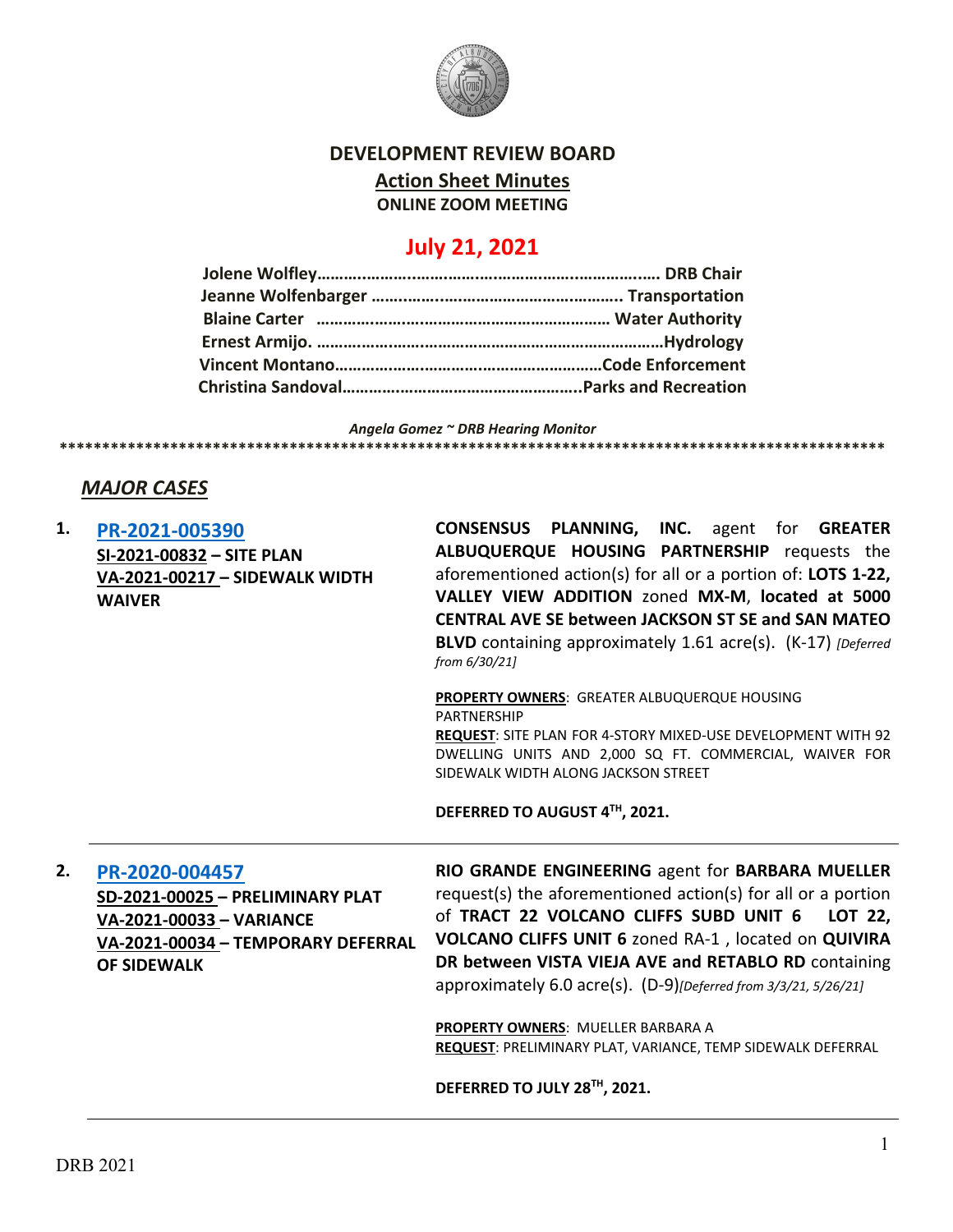#### **3. [PR-2018-001579](http://data.cabq.gov/government/planning/DRB/PR-2018-001579/DRB%20Submittals/PR-2018-001579_Mar_31_2021%20(SITE%20P.,%20SITE%20P.%20AMEND.,%20SKETCH%20PLAT%20%7bPark%7d)/)**

**SI-2021-00304 – SITE PLAN SI-2021-00305 – SITE PLAN AMENDMENT** **MODULUS ARCHITECTS INC. C/O ANGELA WILLIAMSON**  agent for **WINROCK PARTNERS LLC** requests the aforementioned action(s) for all or a portion of: **PARCEL Z FINAL PLAT PARCEL Z AND TRACTS A, D, E, F-1, G & H,**  zoned MX-H, located at **2100 LOUISIANA BLVD NW between INDIAN SCHOOL and I-40** containing approximately 28.8654 acre(s). (J-19)*[Deferred from 3/31/21, 4/28/21, 5/26/21, 6/23/21, 6/30/21, 7/14/21]*

#### **PROPERTY OWNERS**: WINROCK PARTNERS LLC

**REQUEST**: SITE PLAN FOR NEW PARK CONCEPT TO INCLUDE WATERFEATURES, 2 INTERNAL PAD SITES FOR FUTURE USERS, 2 BUILDINGS ALONG DILLARDS. PARK INCLUDES KIDS PLAYING AREA, PATHS AND BRIDGES

**DEFERRED TO AUGUST 4TH, 2021***.*

#### **4. [PR-2021-005411](http://data.cabq.gov/government/planning/DRB/PR-2021-005411/DRB%20Submittals/)**

**SI-2021-00760 – SITE PLAN SD-2021-00100 – PRELIMINARY PLAT SD-2021-00101 – VACATION OF PRIVATE EASEMENT-PNM SD-2021-00102 - VACATION OF PRIVATE EASEMENT-TEMP CONSTRUCTION SD-2021-00103 - VACATION OF PRIVATE EASEMENT-NMDOT**

**TIERRA WEST, LLC** agent for **ALBUQUERQUE ANUSA, LLC – CHARLES W SABADASH III** requests the aforementioned action(s) for all or a portion of: zoned NR-LM, located at **9100 PAN AMERICAN between ALAMEDA PL NE and GLENDALE** containing approximately 5.2896 acre(s). (B-18) *[Deferred from 6/16/21, 6/30/21, 7/14/21]*

**PROPERTY OWNERS**: ALBUQUERQUE ANUSA, LLC**,** MELLOY BROTHERS MOTOR LTD CO

**REQUEST**: SITE PLAN FOR LIGHT VEHICLE SALES AND RENTAL, MAJOR PRELIMINARY PLAT, PRIVATE EASEMENT VACATIONS

**IN THE MATTER OF THE AFOREMENTIONED APPLICATION, BEING IN COMPLIANCE WITH ALL APPLICABLE REQUIREMENTS OF THE DPM AND THE IDO, WITH THE SIGNING OF THE INFRASTRUCTURE LIST ON JULY 21st, 2021 THE DRB HAS APPROVED THE PRELIMINARY PLAT. THE DRB HAS APPROVED THE SITE PLAN WITH FINAL SIGN-OFF DELEGATED TO PLANNING TO OCCUR AFTER FINAL PLAT APPROVAL. THE DRB HAS APPROVED THE VACATIONS OF PRIVATE PNM EASEMENT AND PRIVATE TEMPORARY CONSTRUCTION EASEMENT AS SHOWN ON EXHIBITS IN THE PLANNING FILE PER SECTION 14-16-6(K) OF THE IDO. THE APPLICATION FOR VACATION OF PRIVATE NMDOT EASEMENT HAS BEEN WITHDRAWN BY THE APPLICANT AS THIS EASEMENT WAS PREVIOUSLY ELIMINATED.**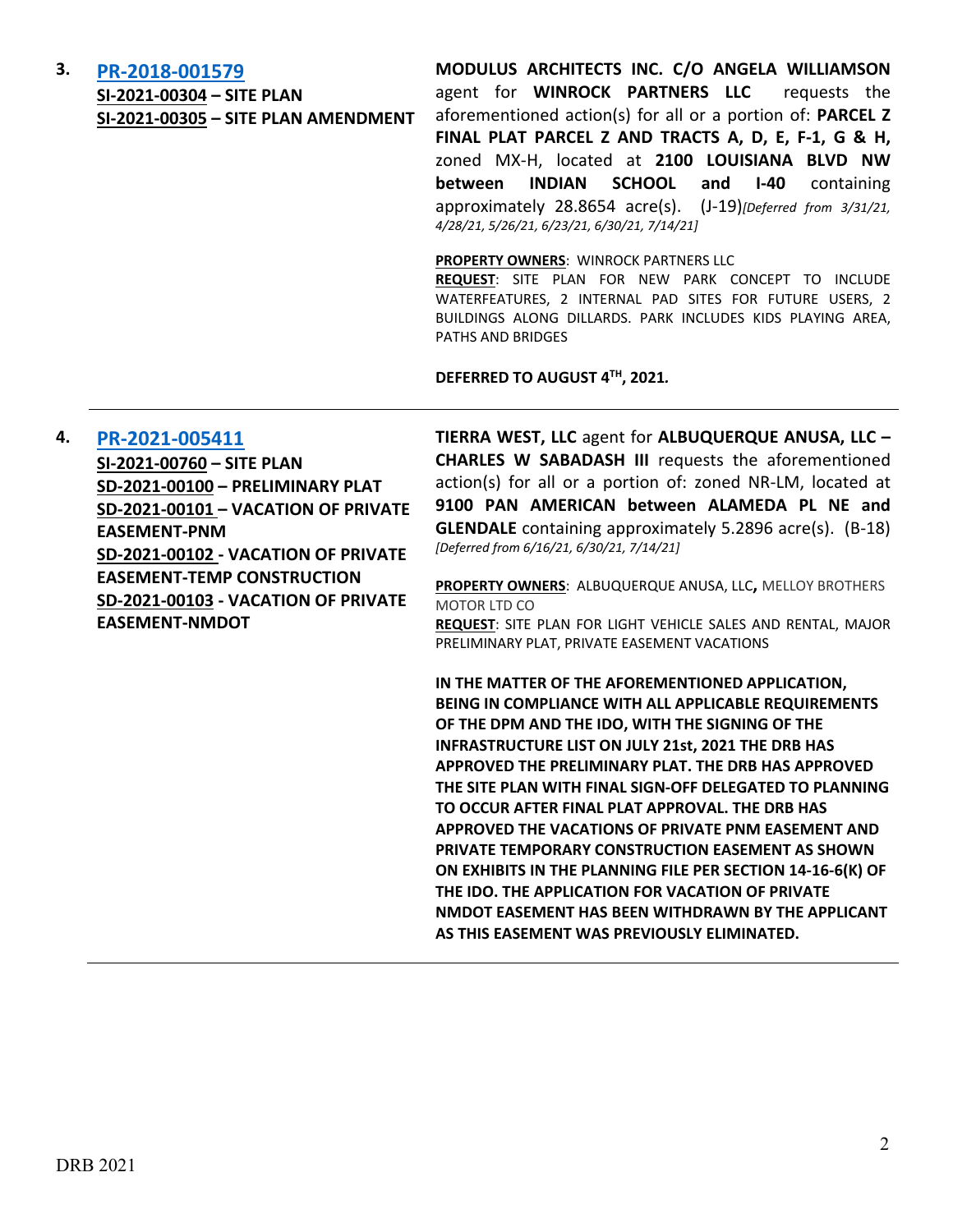#### **5. [PR-2021-005508](http://data.cabq.gov/government/planning/DRB/PR-2021-005508/DRB%20Submittals/) SI-2021-00809 – SITE PLAN**

**GARCIA/KRAEMER & ASSOCIATES** agent for **JP MORGAN CHASE C/O SUNIL DUBEY** requests the aforementioned action(s) for all or a portion of: **TRACT A-1-A-1, THE PLAZA AT PASEO DEL NORTE** zoned **MX-M**, **located at 9261 COORS BLVD between PASEO DEL NORTE NW and IRVING BLVD NW** containing approximately 25.97 acre(s). (C-13) *[Deferred from 6/23/21, 6/30/21]*

**PROPERTY OWNERS**: CPP PASEO I LLC & CPP PASEO II LLC **REQUEST**: CONSTRUCTION OF A 3291 SQUARE FOOT BANK BUILDING WITH DRIVE THRU ON A 1.257 ACRE PAD SITE WITHIN AN EXISTING 25.97 ACRE SHOPPING CENTER SITE

**TO BE HEARD JULY 28TH, 2021.**

#### *MINOR CASES*

**6. [PR-2020-004138](http://data.cabq.gov/government/planning/DRB/PR-2020-004138/DRB%20Submittals/) SD-2021-00142 – AMENDMENT OF VACATION OF RIGHT OF WAY- HAWKING DRIVE and EASTMAN AVENUE**

**BOHANNAN HUSTON, INC.** agent for **NETFLIX STUDIOS, LLC** requests the aforementioned action(s) for all or a portion of: **HAWKING DRIVE between STRYKER ROAD and NORTH OF SAGAN AVE, AND EASTMAN AVE SE between UNIVERSITY BLVD and HAWKING DRIVE, MESA DEL SOL INNOVATION PARK** zoned PC, located on **EASTMAN AVE SE and HAWKING DR SE, EAST OF UNIVERSITY BLVD**  containing approximately 11.2 acre(s). (R-16**)**

**PROPERTY OWNERS**: NETFLIX STUDIO LLC, CITY OF ALBUQUERQUE **REQUEST**: AMENDMENT OF VACATION OF RIGHT OF WAY IN PREPARATION OF FUTURE SUBDIVISION ACTION

**IN THE MATTER OF THE AFOREMENTIONED APPLICATION, BEING IN COMPLIANCE WITH ALL APPLICABLE REQUIREMENTS OF THE DPM AND THE IDO, THE DRB HAS** *APPROVED* **THE AMENDMENT OF VACATION OF RIGHT OF RIGHT-OF-WAY LOCATED ON HAWKING DRIVE and EASTMAN AVENUE.**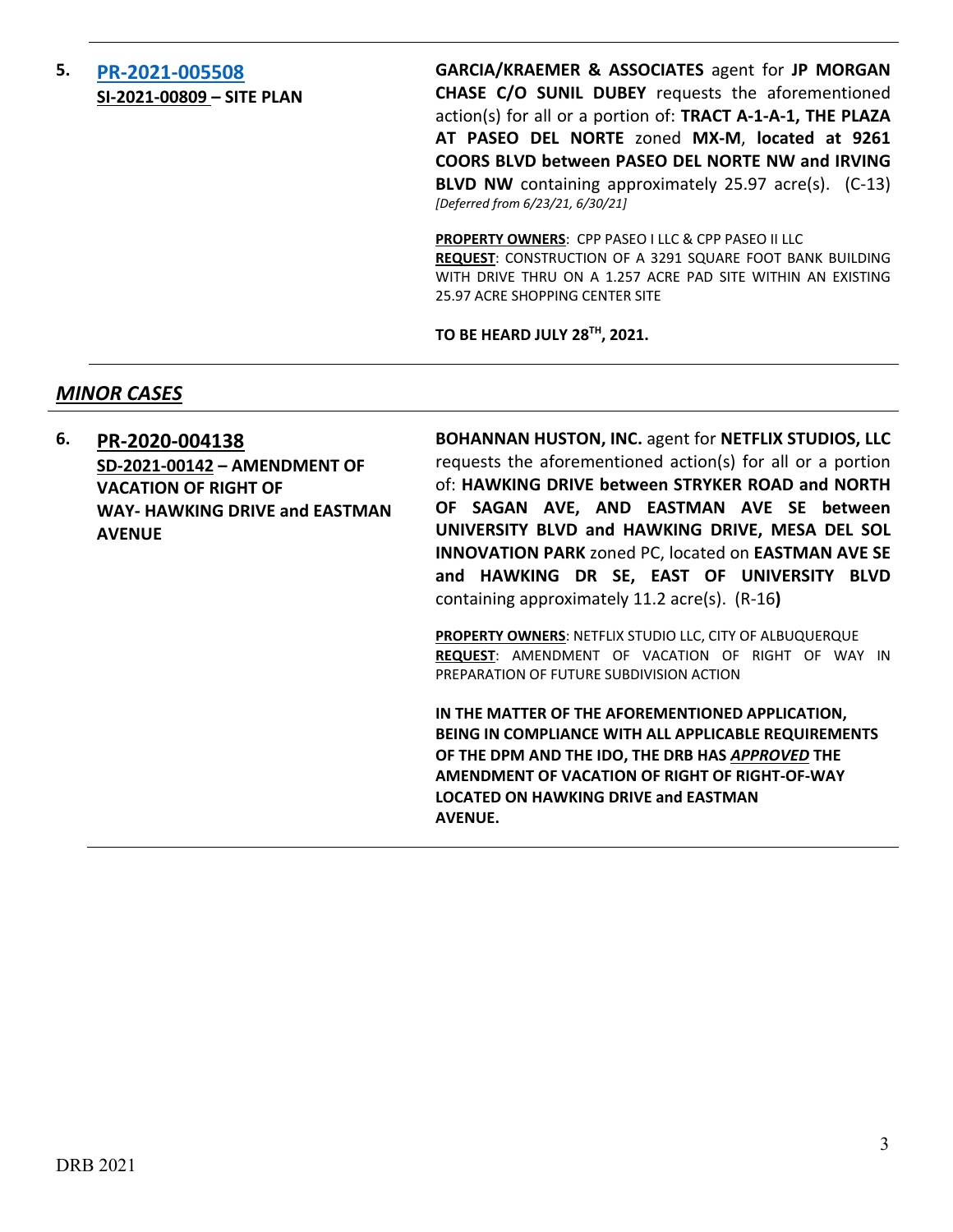| PR-2019-002253<br>SD-2021-00140 - PRELIMINARY/FINAL<br><b>PLAT</b><br><b>Sketch plat 8-19-2020</b>                                                   | JUANITA GARCIA - JAG PLANNING AND ZONING agent for<br>OLD TOWN PLAZA, LLC C/O JOYCE T. BATTAGLIA requests<br>the aforementioned action(s) for all or a portion of: TRACT<br>B, LANDS OF CASA DE ARMIJO, LA PLACITA PATIO<br>MARKETS AND PLAZA HACIENDA zoned MX-T, located at<br>302 SAN FELIPE between MOUNTAIN RD NW and CENTRAL<br>AVE NW containing approximately 2.17 acre(s). (J-13)<br>PROPERTY OWNERS: OLD TOWN PLAZA. LLC<br>REQUEST: SUBDIVIDE EXISTING TRACT INTO 2 SEPARATE TRACTS<br>DEFERRED TO AUGUST 18TH, 2021.                                                                                       |
|------------------------------------------------------------------------------------------------------------------------------------------------------|------------------------------------------------------------------------------------------------------------------------------------------------------------------------------------------------------------------------------------------------------------------------------------------------------------------------------------------------------------------------------------------------------------------------------------------------------------------------------------------------------------------------------------------------------------------------------------------------------------------------|
| PR-2020-004256<br>SD-2021-00141 - PRELIMINARY/FINAL<br><b>PLAT</b><br><b>Sketch plat 8-19-2020</b>                                                   | CSI - CARTESIAN SURVEYS, INC. agent for GLEN EFFERTZ<br>requests the aforementioned action(s) for all or a portion<br>of: TRACT A, LAND OF GLEN EFFERTZ zoned R-1B, located<br>at 2918 MOUNTAIN RD NW between LAGUNA SECA LANE<br>NW and MONTOYA ST NW containing approximately<br>$0.8661$ acre(s). $(J-12)$<br>PROPERTY OWNERS: MELINDA GARCIA & GLEN EFFERTZ<br>REQUEST: REQUEST PLAT REVIEW FOR MINOR SUBDIVISION CREATING<br>TWO NEW TRACTS FROM ONE EXISTING TRACT, GRANT EASEMENTS<br>DEFERRED TO JULY 28TH, 2021.                                                                                              |
| PR-2021-005019<br>(AKA: PR-2020-003259)<br>SD-2021-00110 - VACATION OF PUBLIC<br><b>EASEMENT</b><br>SD-2021-00109 - PRELIMINARY/FINAL<br><b>PLAT</b> | CSI - CARTESIAN SURVEY'S INC. agent for PAY AND SAVE<br>request(s) the aforementioned action(s) for all or a portion<br>of TRACT A-2, TRACT A LOTS 1-5 AND 11-17, LANDS OF<br>M.S.T & T, FURR'S PROPERTIES INC.; RIVERA PLACE, zoned<br>MX-M, located at 4701 4TH ST NW between GRIEGOS RD<br>NW and PALO DURO AVE NW, containing approximately<br>3.3677 acre(s). (F-14)[Deferred from 6/9/21, 6/16/21, 6/30/21,<br>7/14/21<br>PROPERTY OWNERS: PAY AND SAVE, INC<br>REQUEST: COMBINE 15 EXISTING PARCELS INTO ONE PROPOSED<br>TRACT, VACATE PUBLIC EASEMENT, GRANT PUBLIC EASEMENT<br>DEFERRED TO AUGUST 11TH, 2021. |
|                                                                                                                                                      |                                                                                                                                                                                                                                                                                                                                                                                                                                                                                                                                                                                                                        |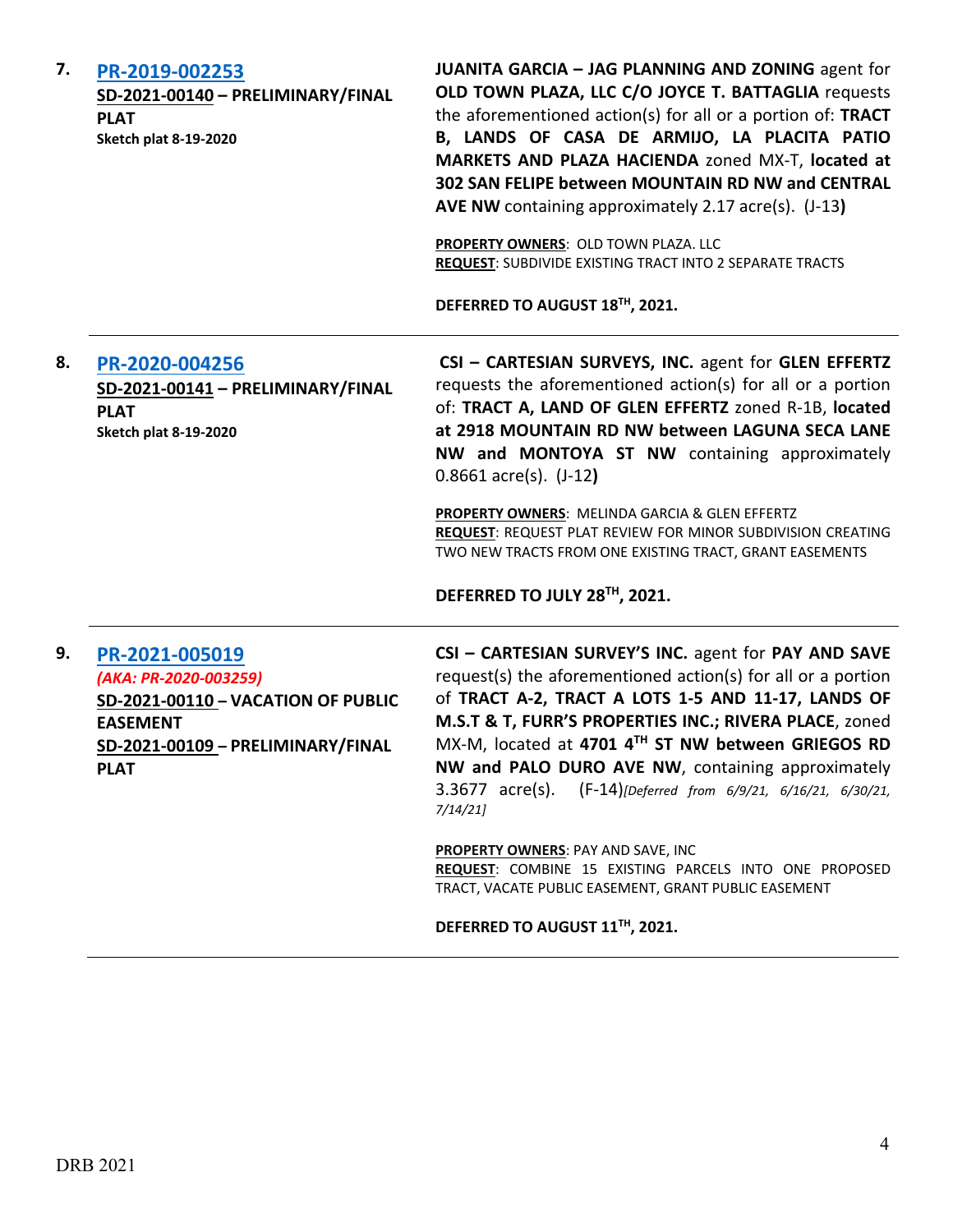| 10. | PR-2021-005017<br>SD-2021-00121 - PRELIMINARY/FINAL<br><b>PLAT</b><br>VA-2021-00237 - SIDEWALK WAIVER | ARCH + PLAN LAND USE CONSULTANTS agent for FRANCES<br>McCARTY/McCARTY RVT request(s) the aforementioned<br>action(s) for all or a portion of: 27 P-1, 28 P-1 & 29 P-1,<br><b>OXBOW</b><br><b>BLUFF</b><br>zoned R-1D, located<br>4110<br>at<br>WATERWILLOW between SILVERY MINNOW PL and GREY<br>HAWK PL, containing approximately 1.9940 acre(s). (F-<br>$11$ )]Deferred from 6/30/21]                                                                                                                                                                                                                                                                                                                                                                                                                                                                                                              |
|-----|-------------------------------------------------------------------------------------------------------|------------------------------------------------------------------------------------------------------------------------------------------------------------------------------------------------------------------------------------------------------------------------------------------------------------------------------------------------------------------------------------------------------------------------------------------------------------------------------------------------------------------------------------------------------------------------------------------------------------------------------------------------------------------------------------------------------------------------------------------------------------------------------------------------------------------------------------------------------------------------------------------------------|
|     |                                                                                                       | PROPERTY OWNERS: FRANCES McCARTY/McCARTY RVT<br>REQUEST: LOT CONSOLIDATION FOR 3 LOTS INTO 2 LOTS, VACATION &<br>DEDICATION OF BUILDING ENVELOPES                                                                                                                                                                                                                                                                                                                                                                                                                                                                                                                                                                                                                                                                                                                                                    |
|     |                                                                                                       | IN THE MATTER OF THE AFOREMENTIONED APPLICATION,<br>BEING IN COMPLIANCE WITH ALL APPLICABLE REQUIREMENTS<br>OF THE DPM AND THE IDO, THE DRB HAS APPROVED<br>THE PRELIMINARY/FINAL PLAT AND THE SIDEWALK WAIVER.<br>FINAL SIGN OFF IS DELEGATED TO PLANNING FOR THE AGIS DXF<br>FILE.                                                                                                                                                                                                                                                                                                                                                                                                                                                                                                                                                                                                                 |
| 11. | PR-2020-004645<br>SD-2021-00135 - PRELIMINARY/FINAL<br>PLAT (Sketch Plat 3-3-21)                      | ARCH + PLAN LAND USE CONSULTANTS agent for<br><b>GOODMAN LAWRENCE RVT</b> requests the aforementioned<br>action(s) for all or a portion of: TRACT A, SNOW VISTA<br>INVESTORS zoned NR-C, located at 1125 SNOW VISTA SW<br>between DEVARGAS RD and BENAVIDES RD containing<br>approximately 10.7788 acre(s). (M-9) [Deferred from 7/14/21]<br>PROPERTY OWNERS: LAWRENCE GOODMAN RVT<br><b>REQUEST: SUBDIVIDE ONE LOT INTO 5 LOTS</b><br>IN THE MATTER OF THE AFOREMENTIONED APPLICATION,<br>BEING IN COMPLIANCE WITH ALL APPLICABLE REQUIREMENTS<br>OF THE DPM AND THE IDO, WITH THE SIGNING OF THE<br><b>INFRASTRUCTURE LIST ON JULY 21ST, 2021 THE DRB HAS</b><br>APPROVED THE PRELIMINARY/FINAL PLAT. FINAL SIGN OFF IS<br>DELEGATED TO THE WATER AUTHORITY FOR A SEWER<br><b>EASEMENT ENCROACHMENT NOTE, AND TO PLANNING FOR</b><br>THE RECORDED INFRASTRUCTURE IMPROVEMENTS<br><b>AGREEMENT.</b> |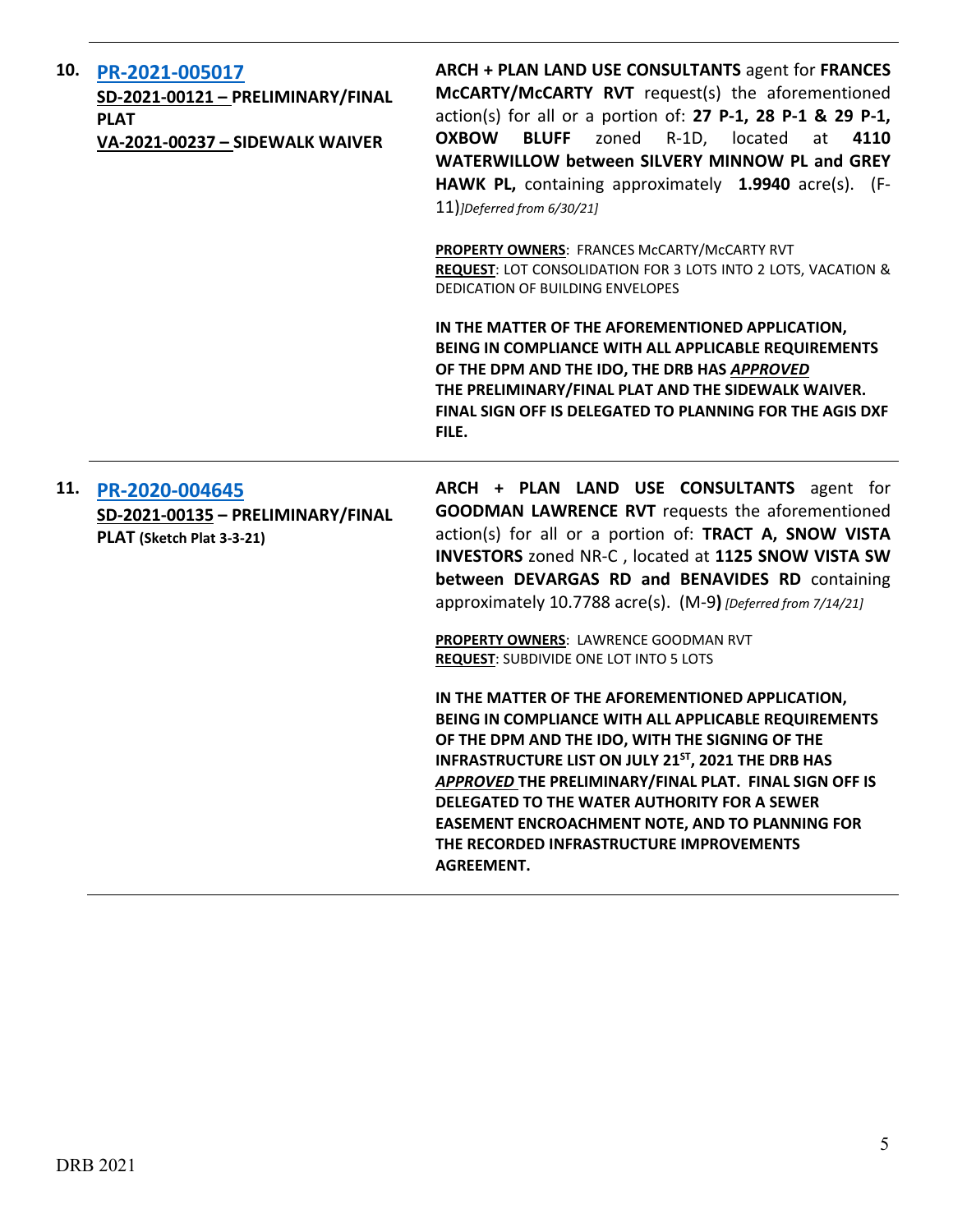| 12. | PR-2020-004640<br>(AKA: PR-2020-005571)<br>SD-2021-00113 - PRELIMINARY/FINAL<br><b>PLAT</b><br>SD-2021-00114 - VACATION OF PUBLIC<br><b>EASEMENT</b><br>SD-2021-00115 - VACATION OF PUBLIC<br><b>EASEMENT</b> | MODULUS ARCHITECTS agent(s) for MONTGOMERY PLAZA<br>PARTNERS LLC request(s) the aforementioned action(s) for<br>all or a portion of: A, B, 1-C, ALLWOODS & MONTGOMERY<br>PLAZA zoned MX-M, located at 4595 & 4601 SAN MATEO<br>BLVD NE between MONTGOMERY BLVD NE and SAN<br>MATEO BLVD NE, containing approximately 8.8 acre(s). (F-<br>17)[Deferred from 6/16/21, 6/30/21, 7/14/21]<br>PROPERTY OWNERS: MONTGOMERY PLAZA PARTNERS, LLC<br>REQUEST: SUBDIVIDE EXISTING 3 TRACTS, VACATE EASEMENTS/GRANT<br><b>EASEMENTS</b><br>DEFERRED TO AUGUST 4TH, 2021.                                                                                                                                                                                                                                                                                                                                                    |
|-----|---------------------------------------------------------------------------------------------------------------------------------------------------------------------------------------------------------------|------------------------------------------------------------------------------------------------------------------------------------------------------------------------------------------------------------------------------------------------------------------------------------------------------------------------------------------------------------------------------------------------------------------------------------------------------------------------------------------------------------------------------------------------------------------------------------------------------------------------------------------------------------------------------------------------------------------------------------------------------------------------------------------------------------------------------------------------------------------------------------------------------------------|
| 13. | PR-2019-004717<br>(AKA: PR-2019-003222)<br>SD-2021-00116 - PRELIMINARY/FINAL<br><b>PLAT</b>                                                                                                                   | TRB HOLDINGS LLC request(s) the aforementioned action(s)<br>for all or a portion of: LOTS 8-10 AND VACATED PORTION<br>OF CITY RIGHT OF WAY, BLOCK 3, PANORAMA ADDITION<br>zoned MX-M, located at 12701, 12712 & 12714 COPPER<br>AVE NE between CHELWOOD and TRAMWAY, containing<br>approximately 0.302 acre(s). (K-22)[Deferred from 6/23/21,<br>6/30/21, 7/14/21]<br>PROPERTY OWNERS: TRB HOLDINGS LLC<br>REQUEST: RE-PLAT OF A CONSOLIDATION OF THREE LOTS WITH THE<br>SAME ZONING, AFTER VACATING A RIGHT OF WAY.<br>IN THE MATTER OF THE AFOREMENTIONED APPLICATION,<br>BEING IN COMPLIANCE WITH ALL APPLICABLE REQUIREMENTS<br>OF THE DPM AND THE IDO, WITH THE SIGNING OF THE<br>INFRASTRUCTURE LIST ON JULY 21, 2021 THE DRB HAS<br>APPROVED THE PRELIMINARY/FINAL PLAT. FINAL SIGN OFF IS<br>DELEGATED TO PLANNING FOR THE AGIS DXF FILE AND FOR THE<br>RECORDED INFRASTRUCTURE IMPROVEMENTS AGREEEMENT. |

### *SKETCH PLAT*

**14. [PR-2021-005744](http://data.cabq.gov/government/planning/DRB/PR-2021-005744/DRB%20Submittals/PR-2021-005744_JULY_21_2021%20(Sketch)/Application/Untitled%20(3).pdf) PS-2021-00086 – SKETCH PLAT**

**JOHN & STEPHANIE FARROW** requests the aforementioned action(s) for all or a portion of: zoned R-A, **located at 2400 MEADOWVIEW DRIVE NW between MATTHEW AVENUE and INDIAN SCHOOL ROAD** containing approximately 1.7125 acre(s). (G-13**)**

**PROPERTY OWNERS**: JOHN & STEPHANIE FARROW **REQUEST**: SPLIT OFF THE NORTH 110; FOR SALE TO BUYER TO BUILD SINGLE FAMILY HOME

**THE SKETCH PLAT WAS REVIEWED AND COMMENTS WERE PROVIDED.**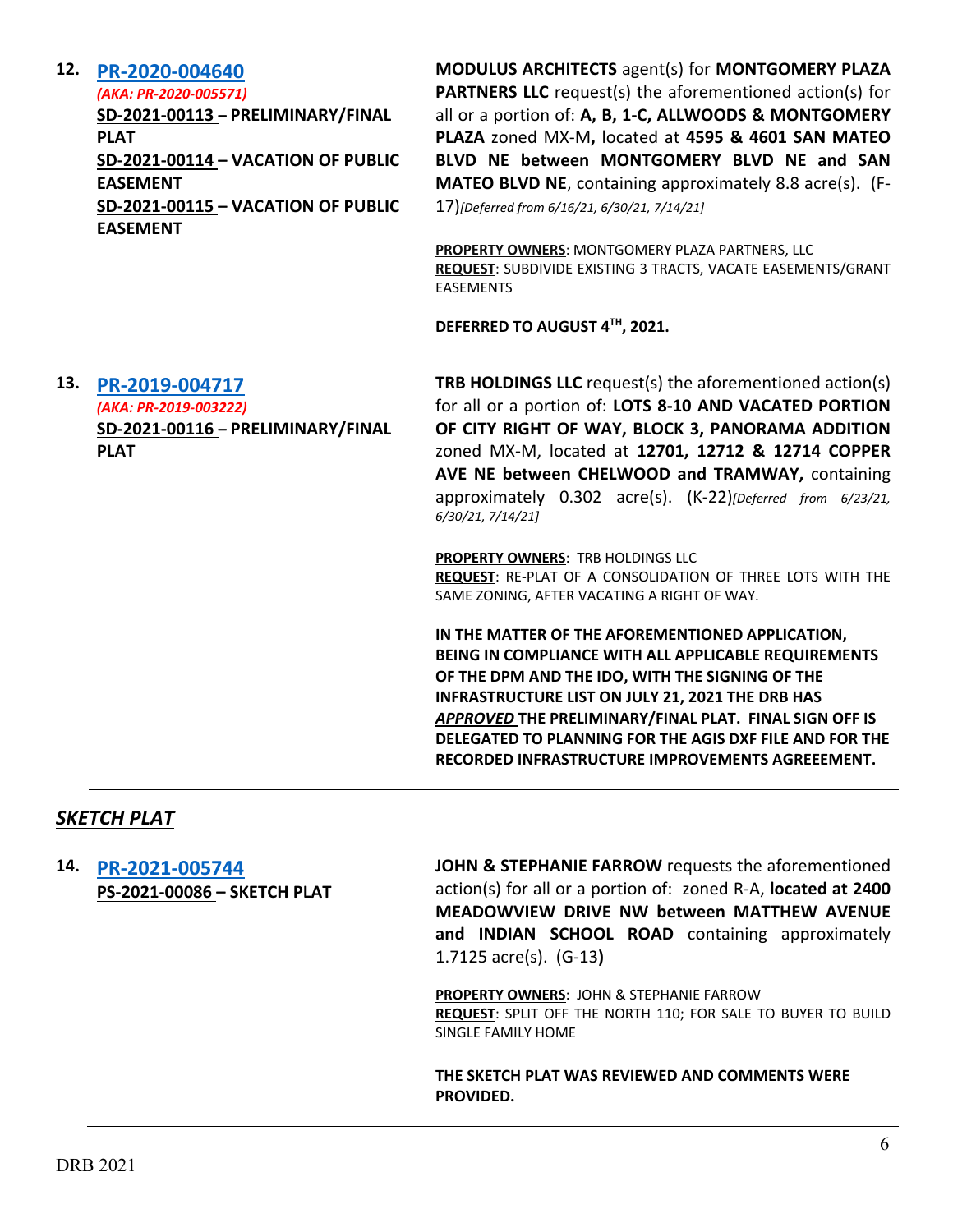#### **15. [PR-2020-003656](http://data.cabq.gov/government/planning/DRB/PR-2020-003656/DRB%20Submittals/PR-2020-003656_JULY_21_2021%20(Sketch)/Application/PR%202020-003656%20SKETCH%20PLAT.pdf) PS-2021-00087– SKETCH PLAT**

**ARCH + PLAN LAND USE CONSULTANTS** agent for **JAMES & MARY JEAN PLUMMER** requests the aforementioned action(s) for all or a portion of: **164-A1, 164-A2, 164-A4, 164-B** zoned **R-A**, **located at 4701 SAN ISIDRO NW between GRIEGOS RD and AVENIDA CRISTO REY** containing approximately 0.3138 acre(s). (**F-13)**

**PROPERTY OWNERS**: JAMES & MARY JEAN PLUMMER **REQUEST**: LOT CONSOLIDATION – 4 LOTS INTO ONE LOT

**THE SKETCH PLAT WAS REVIEWED AND COMMENTS WERE PROVIDED.**

**16. [PR-2020-004174](http://data.cabq.gov/government/planning/DRB/PR-2020-004174/DRB%20Submittals/PR-2020-004174_JULY_21_2021%20(Sketch)/Application/Las%20Ramblas%20Sketch%20Plat%20DRB%20Submittal.pdf) PS-2021-00088 – SKETCH PLAT Sketch plat 8-5-2020 MARK GOODWIN & ASSOCIATES** agent for **REMBE URBAN DESIGN & DEVELOPMENT** requests the aforementioned action(s) for all or a portion of: **TRACTS 143, 144A1, 144B3, 167B, 168A1, 169, 175, 171 MRGCD MAP 31** zoned **R-A**, **located on GRIEGOS between GRIEGOS DRAIN and SAN ISIDRO ST NW** containing approximately **9.37** acre(s). (**F-13)**

> **PROPERTY OWNERS**: ARCHDIOCESE OF SANTA FE REAL ESTATE CORP/ OUR LADY OF GUADALUPE **REQUEST**: SKETCH PLAT REVIEW FOR LAS RAMBLAS SUBDIVISION

**THE SKETCH PLAT WAS REVIEWED AND COMMENTS WERE PROVIDED.**

**17. [PR-2021-005746](http://data.cabq.gov/government/planning/DRB/PR-2021-005746/DRB%20Submittals/PR-2021-005746_JULY_21_2021%20(Sketch)/Application/DRB_app_211155_Sketch.pdf) PS-2021-00089 – SKETCH PLAT** **CSI – CARTESIAN SURVEYS, INC.** agent for **AIM MANAGEMENT CORP.** requests the aforementioned action(s) for all or a portion of: **LOTS 1-A AND 1-B** zoned **NR-BP**, **located at 5800 JEFFERSON ST NE between BALLOON PARK ROAD NE and JEFFERSON PLAZA NE** containing approximately **4.6540** acre(s). (**E-17)**

**PROPERTY OWNERS**: OSUNA DEVELOPMENT CO, LLC **REQUEST**: REVIEW FOR 2 PROPOSED LOTS FROM 2 EXISTING LOTS IN THE FRATERNAL ORDER OF THE POLICE ADDITION, VACATE EASEMENTS, GRANT EASEMENT

**THE SKETCH PLAT WAS REVIEWED AND COMMENTS WERE PROVIDED.**